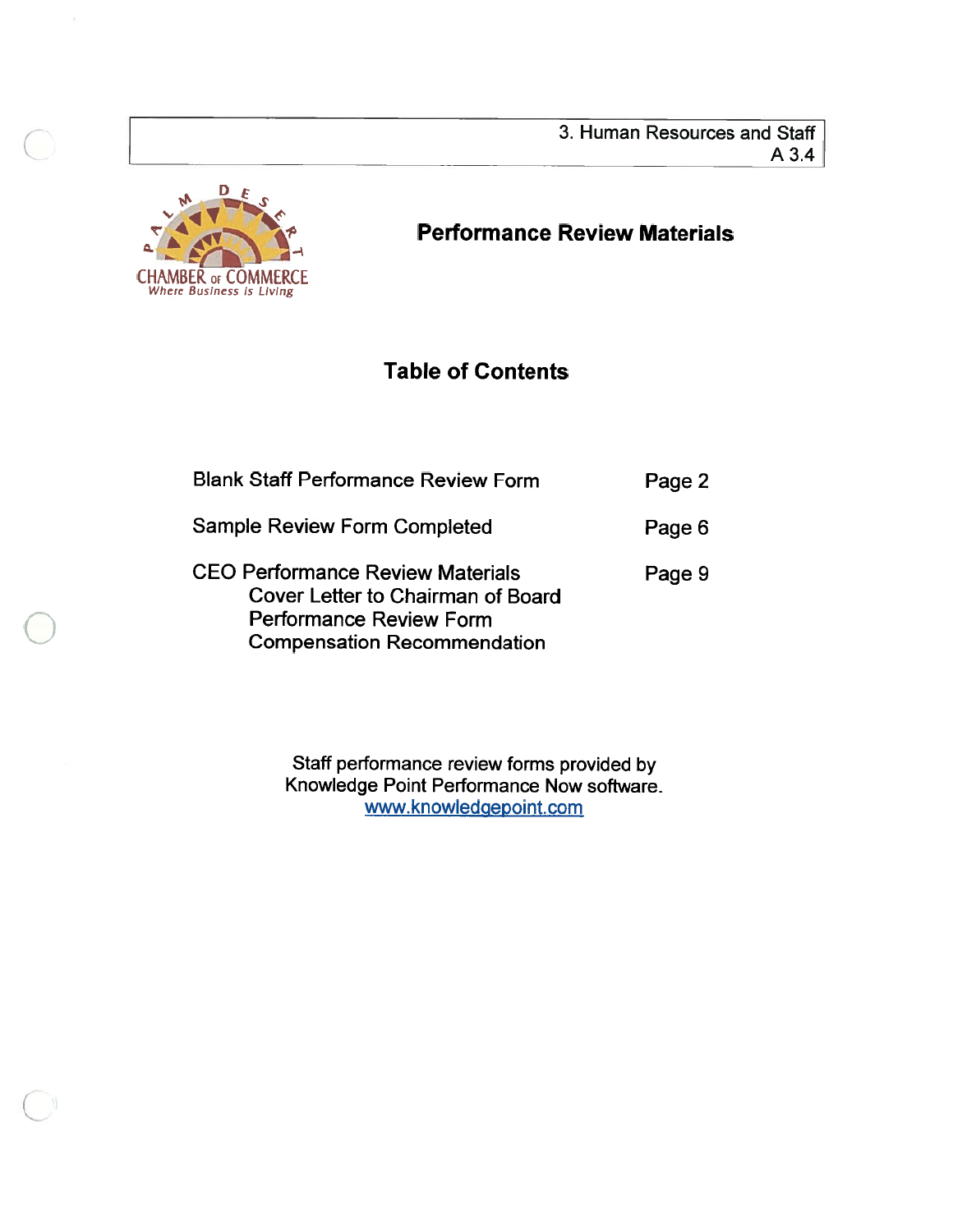# Palm Desert Chamber of Commerce Performance Review

Employee Name: Job Title: Department: Review Period Start: Review Period End: Last Review Date: Reviewer Name: Reviewer Title:

# PERFORMANCE ELEMENTS

### RATINGS

Low <sup>=</sup> Unsatisfactory Needs improvement Meets job requirements Exceeds job requirements

High <sup>=</sup> Outstanding

# Job Knowledge

Competent in required job skills and knowledge Exhibits ability to learn and apply new skills Keeps abreast of current developments Requires minimal supervision Displays understanding of how job relates to others Uses resources effectively

**Overall** 

# **Quality**

Demonstrates accuracy and thoroughness Displays commitment to excellence Looks for ways to improve and promote quality Applies feedback to improve performance Monitors own work to ensure quality

**Overall** 

**Overall** 

| N/A    Low <---------------> High |  |  |  |  |  |
|-----------------------------------|--|--|--|--|--|
|                                   |  |  |  |  |  |
|                                   |  |  |  |  |  |
|                                   |  |  |  |  |  |
|                                   |  |  |  |  |  |
|                                   |  |  |  |  |  |
|                                   |  |  |  |  |  |

| <b>Quantity</b> |  |
|-----------------|--|
|-----------------|--|

Meets productivity standards Completes work in timely manner Strives to increase productivity Works quickly Achieves established goals

| N/A    Low <---------------> High |  |  |  |  |
|-----------------------------------|--|--|--|--|
|                                   |  |  |  |  |
|                                   |  |  |  |  |
|                                   |  |  |  |  |
|                                   |  |  |  |  |
|                                   |  |  |  |  |
|                                   |  |  |  |  |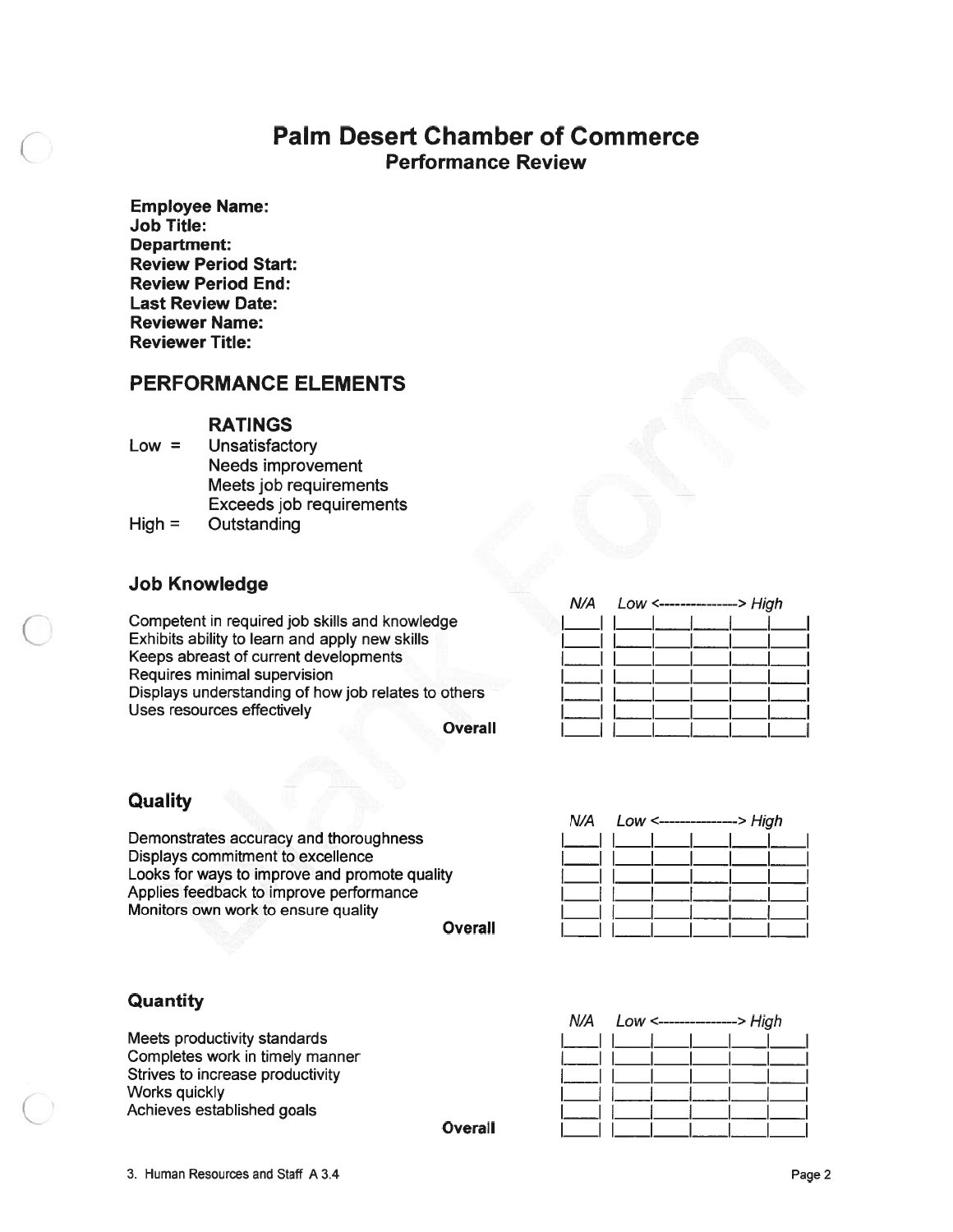# Cooperation

Establishes and maintains effective relations Exhibits tact and consideration Displays positive outlook and pleasant manner Offers assistance and suppor<sup>t</sup> to co-workers Works cooperatively in group situations Works actively to resolve conflicts

### **Overall**

| N/A    Low <--------------> High |  |  |  |  |  |
|----------------------------------|--|--|--|--|--|
|                                  |  |  |  |  |  |
|                                  |  |  |  |  |  |
|                                  |  |  |  |  |  |
|                                  |  |  |  |  |  |
|                                  |  |  |  |  |  |
|                                  |  |  |  |  |  |
|                                  |  |  |  |  |  |

N/A Low <---------------> High

# Problem Solving

Identifies problems in <sup>a</sup> timely manner Gathers and analyzes information skillfully Develops alternative solutions Resolves problems in early stages Works well in group problem solving situations

**Overall** 

# **Dependability**

Responds to requests for service and assistance Follows instructions, responds to managemen<sup>t</sup> direction Takes responsibility for own actions Commits to doing the best job possible Keeps commitments Meets attendance and punctuality guidelines

**Overall** 

|  | N/A    LOW <---------------> High |  |  |  |  |
|--|-----------------------------------|--|--|--|--|
|  |                                   |  |  |  |  |
|  |                                   |  |  |  |  |
|  |                                   |  |  |  |  |
|  |                                   |  |  |  |  |
|  |                                   |  |  |  |  |
|  |                                   |  |  |  |  |
|  |                                   |  |  |  |  |

# Initiative

Volunteers readily Undertakes self-development activities Seeks increased responsibilities Takes independent actions and calculated risks Looks for and takes advantage of opportunities Asks for help when needed

**Overall** 

**Overall** 

| N/A    LOW <---------------> High |  |  |  |  |  |
|-----------------------------------|--|--|--|--|--|
|                                   |  |  |  |  |  |
|                                   |  |  |  |  |  |
|                                   |  |  |  |  |  |
|                                   |  |  |  |  |  |
|                                   |  |  |  |  |  |
|                                   |  |  |  |  |  |
|                                   |  |  |  |  |  |

# Planning & Organization

Prioritizes and plans work activities Uses time efficiently Plans for additional resources Integrates changes smoothly Sets goals and objectives Works in an organized manner

| N/A | Low <---------------> High |  |  |  |  |  |
|-----|----------------------------|--|--|--|--|--|
|     |                            |  |  |  |  |  |
|     |                            |  |  |  |  |  |
|     |                            |  |  |  |  |  |
|     |                            |  |  |  |  |  |
|     |                            |  |  |  |  |  |
|     |                            |  |  |  |  |  |
|     |                            |  |  |  |  |  |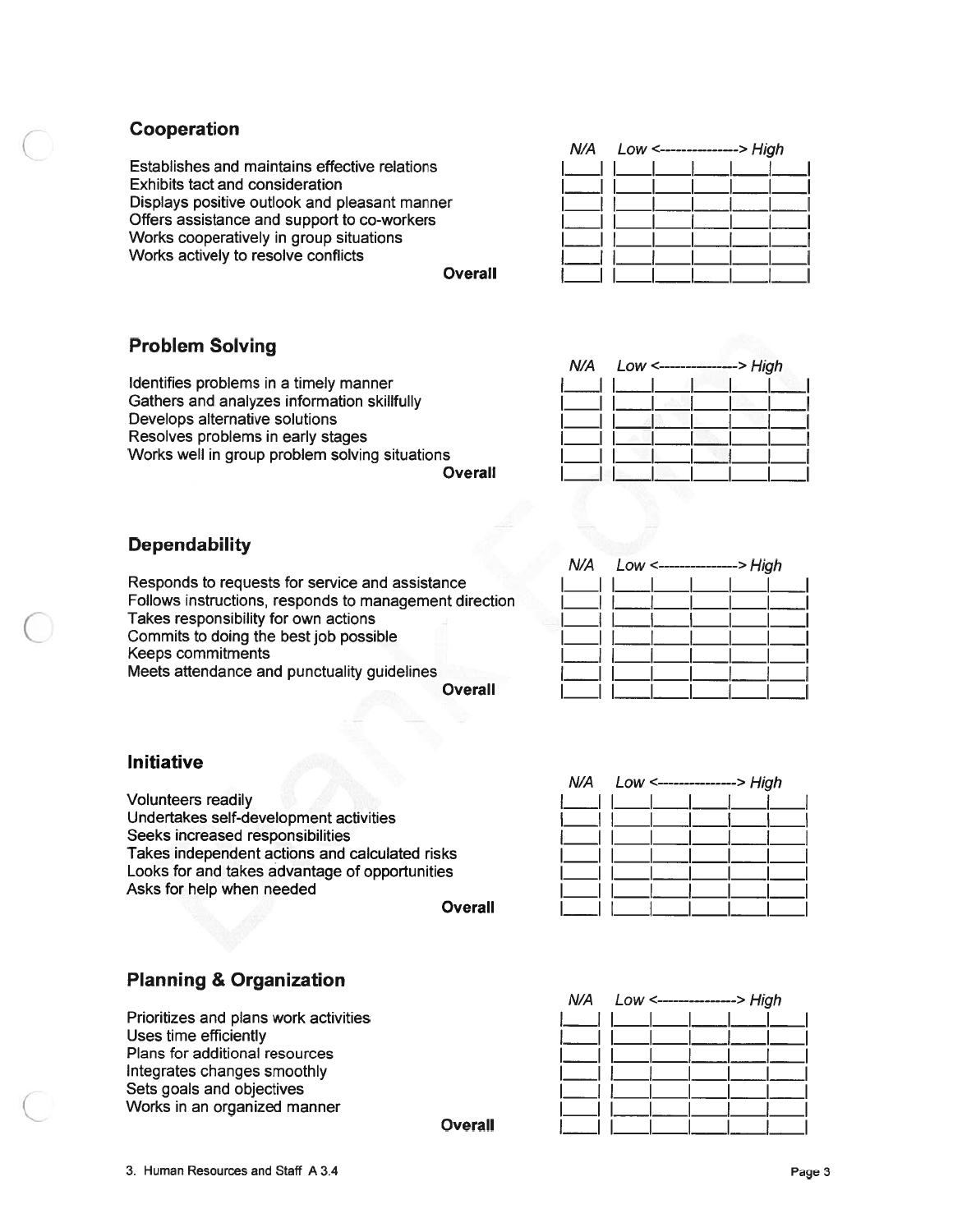# Judgment

Displays willingness to make decisions Exhibits sound and accurate judgment Supports and explains reasoning for decisions Includes appropriate people in decision-making process Makes timely decisions

**Overall** 

| N/A    Low <---------------> High |  |  |  |  |  |
|-----------------------------------|--|--|--|--|--|
|                                   |  |  |  |  |  |
|                                   |  |  |  |  |  |
|                                   |  |  |  |  |  |
|                                   |  |  |  |  |  |
|                                   |  |  |  |  |  |
|                                   |  |  |  |  |  |

# Oral Communications

Speaks clearly and persuasively Listens and gets clarification Responds well to questions Demonstrates group presentation skills Participates in meetings

|         | N/A    Low <---------------> High |  |  |  |
|---------|-----------------------------------|--|--|--|
|         |                                   |  |  |  |
|         |                                   |  |  |  |
|         |                                   |  |  |  |
| Overall |                                   |  |  |  |

# Written Communications

Writes clearly and informatively Edits work for spelling and grammar Varies writing style to meet needs Presents numerical data effectively

**Overall** 

|  | N/A    Low <-------------->    High |  |  |
|--|-------------------------------------|--|--|
|  |                                     |  |  |
|  |                                     |  |  |
|  |                                     |  |  |
|  |                                     |  |  |
|  |                                     |  |  |

| High           |  |  |
|----------------|--|--|
| <b>SUMMARY</b> |  |  |
|                |  |  |

| N/A | LOW <-----------------> |
|-----|-------------------------|
|-----|-------------------------|

I I

# PLANS FOR IMPROVEMENT

# EMPLOYEE COMMENTS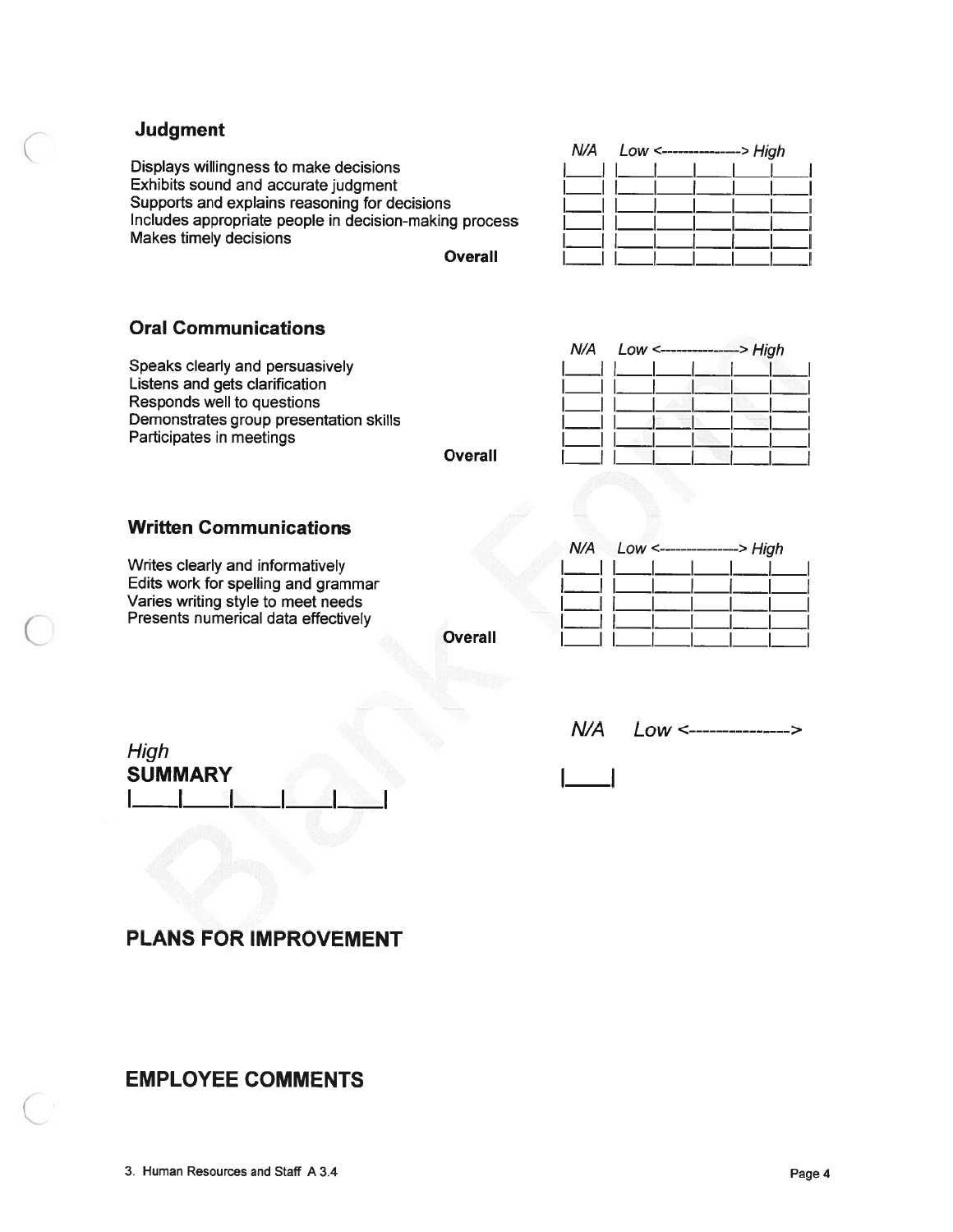## Employee Acknowledgment

<sup>I</sup> have reviewed this document and discussed the contents with my manager. My signature means that <sup>I</sup> have been advised of my performance status and does not necessarily imply that I agree with the evaluation.

Employee Signature/Date

# REVIEWER COMMENTS

Reviewer Signature/Date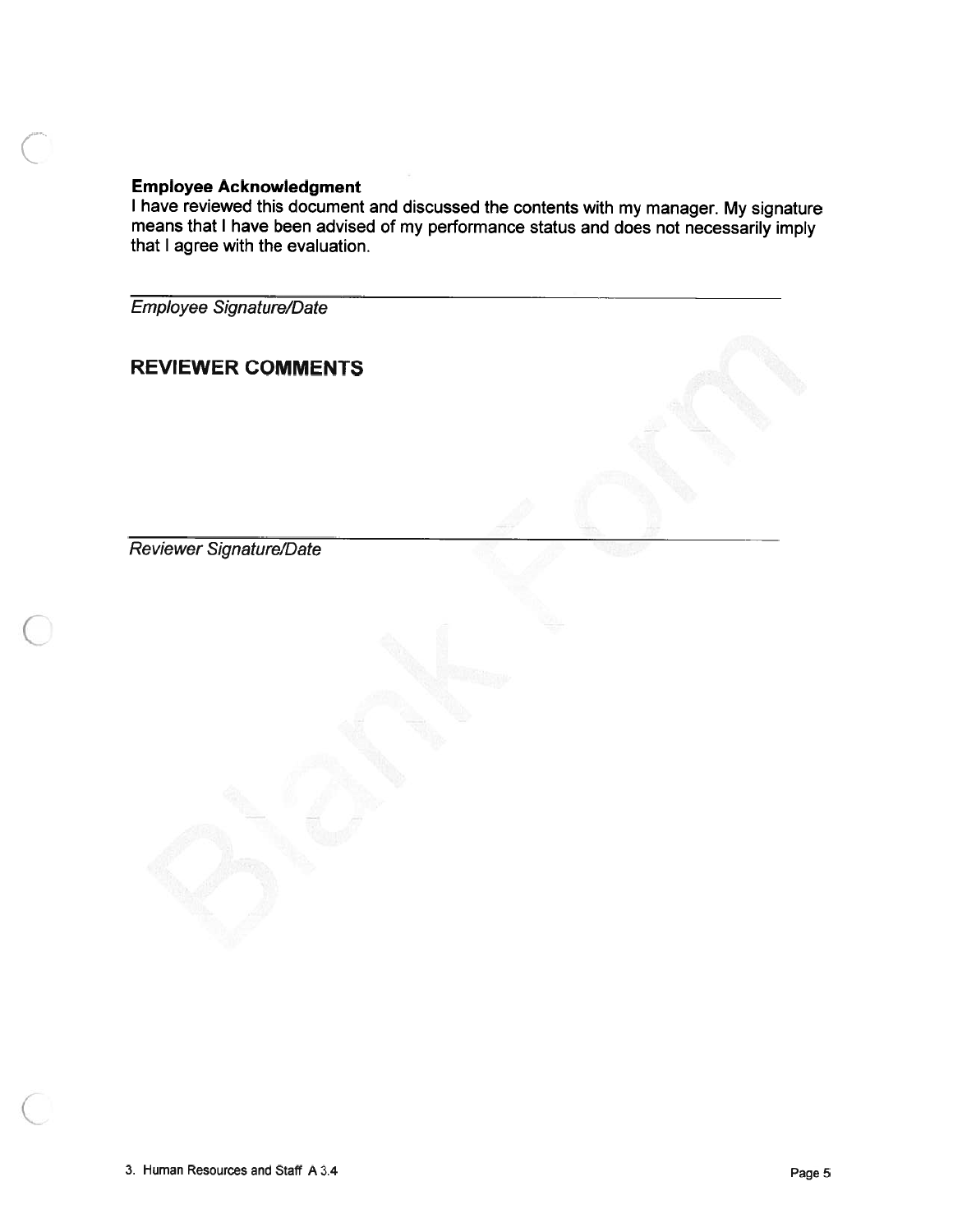# Palm Desert Chamber of Commerce Performance Review

Employee Name: Jane Doe Job Title: Receptionist **Department:** Administration Review Period Start: 2/26/2009 Review Period End: 2/26/2010 Last Review Date: 2/26/2008 Reviewer Name: Barbara deBoom Reviewer Title: President/CEO

### PERFORMANCE ELEMENTS

### Job Knowledge **Outstanding**

Jane demonstrates significant expertise at her job because of her in-depth knowledge and skills. She is an exceptionally fast learner and able to quickly pu<sup>t</sup> new skills to use. She reads and researches extensively, staying on top of current developments that might impact her field. Jane performs extremely well with very little, if any, supervision or assistance needed. She displays an extraordinary understanding of the interrelationship between her job and the jobs of others. She ingeniously puts the resources and tools available to her to maximum use.

## Quality Meetsjob requirements

Jane displays <sup>a</sup> strong dedication and commitment to excellence. She works hard to improve quality in her own work and promotes quality awareness throughout the organization. She consistently and carefully monitors her work to ensure its quality. The work Jane produces meets standards for accuracy and completeness. She applies the feedback she receives to improve her performance.

### Cooperation Exceedsjob requirements

Jane displays an upbeat, positive outlook and pleasant manner under even the most trying circumstances. She is particularly successful at establishing and maintaining good relationships. She often extends herself more than required to assist and suppor<sup>t</sup> her co workers. Jane demonstrates and promotes cooperation when working in group situations. She exhibits tact and consideration in her relations with others. She takes responsibility to help resolve conflicts.

### **Problem Solving The Contract of Contract Contract Contract Contract Contract Contract Contract Contract Contract Contract Contract Contract Contract Contract Contract Contract Contract Contract Contract Contract Contract**

In group situations, Jane contributes actively to help solve problems. She identifies most problem situations within appropriate time frames. Her information gathering and analysis meet the requirements of her position. Most of the time, she develops several alternative solutions to problems. Jane usually resolves or minimizes most problems before they grow into larger issues.

### Dependability **Exceeds** job requirements

Jane is exceptional in her quick and reliable responsiveness to requests for service and assistance. She is always on time, has an excellent attendance record, and can be depended upon to schedule time off in advance. She follows instructions conscientiously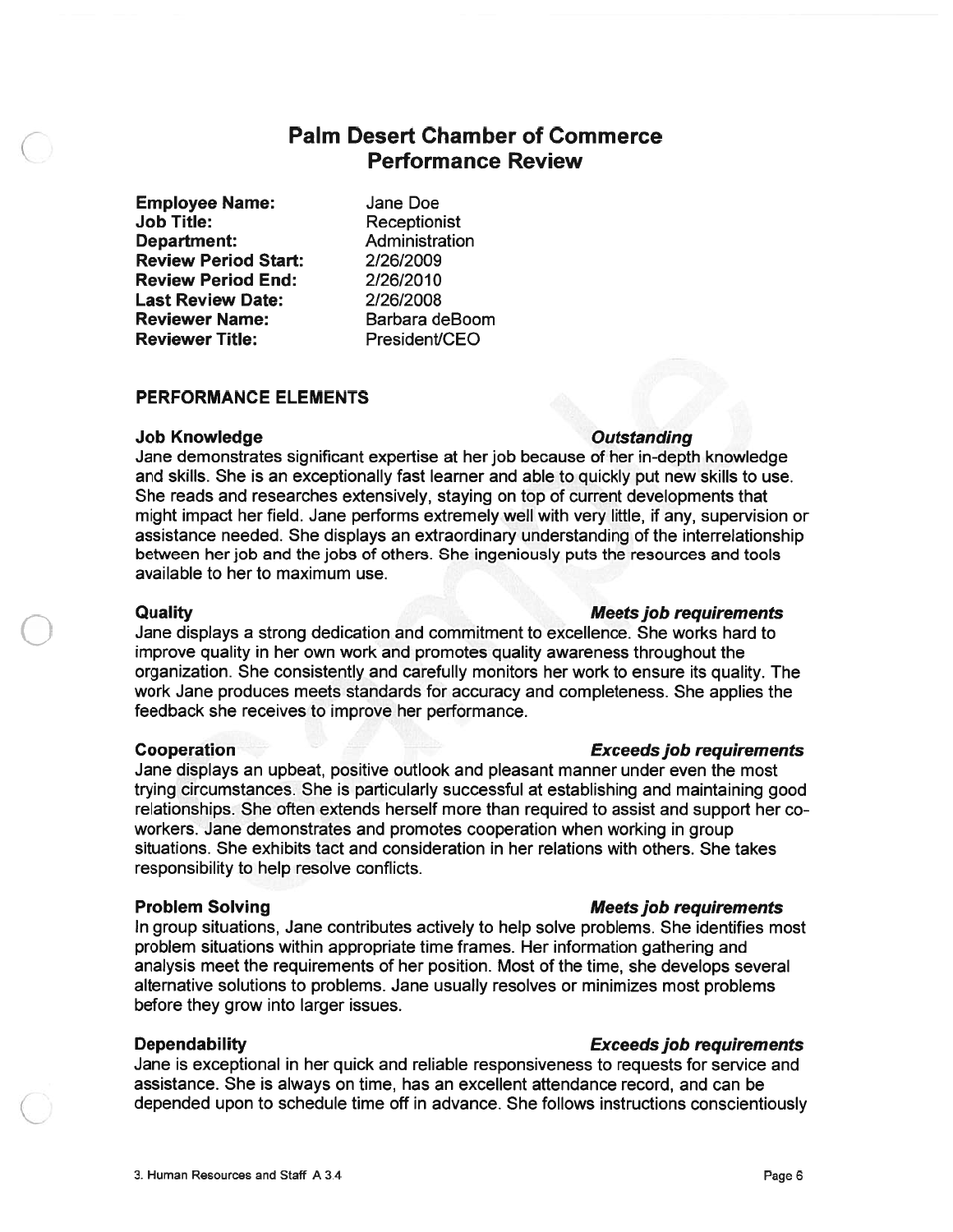and responds well to management directions. Her dedication to the job often exceeds<br>normal expectations and she keeps her commitments without delay or follow up. In most situations, Jane assumes responsibility for her own actions and outcomes.

Initiative<br>Jane is quick to volunteer whenever others need help. She undertakes self-development activities on her own initiative and she occasionally seeks increased responsibilities beyond the normal scope of her job. Jane looks for and takes advantage of opportunities. She usually indicates when she needs help. However, Jane rarely takes independent actions or calculated risks.

Planning & Organization<br>Jane is very good at prioritizing and planning her work. She manages her time in highly efficient ways. She sets specific, ambitious goals and objectives for herself. Jane is very well-organized. She plans ahead for additional resources and she usually integrates changes smoothly into existing plans.

### Judgment **Meets** job requirements

Jane makes confident decisions in most areas of her job. Her decisions are generally accurate and sound. She can usually support and explain the reasoning for her decisions. In most matters, she includes the appropriate people in the decision-making process. However, Jane takes longer than acceptábië to reach <sup>a</sup> decision.

# Oral Communications and the Meets job requirements

Jane presents information and ideas clearly and persuasively. She responds well to questions and she has good presentation skills. Jane actively participates in meetings. However, she would understand others better if she paid more attention and asked more clarifying questions.

Written Communications<br>Jane makes a concentrated effort to edit her work, minimizing spelling and grammatical mistakes. Her written materials are clear and informative. She varies her writing style to meet different situations. She presents numerical data well using charts and graphs.

### SUMMARY

PLANS FOR IMPROVEMENT

EMPLOYEE COMMENTS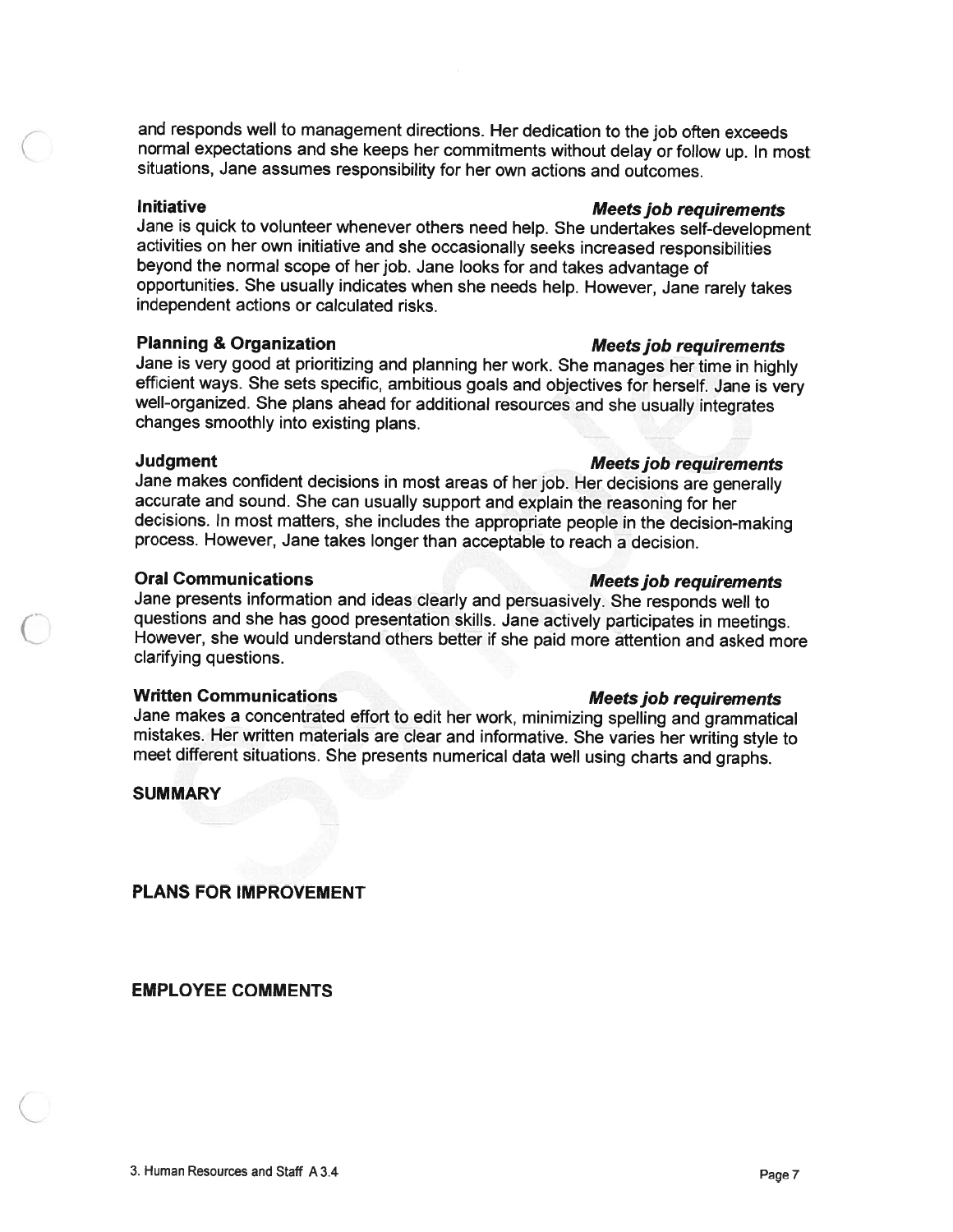## Employee Acknowledgment

<sup>I</sup> have reviewed this document and discussed the contents with my manager. My signature means that I have been advised of my performance status and does not necessarily imply that I agree with the evaluation.

Employee Signature/Date

# REVIEWER COMMENTS

Reviewer Signature/Date

I copy for employee 1 copy for personnel file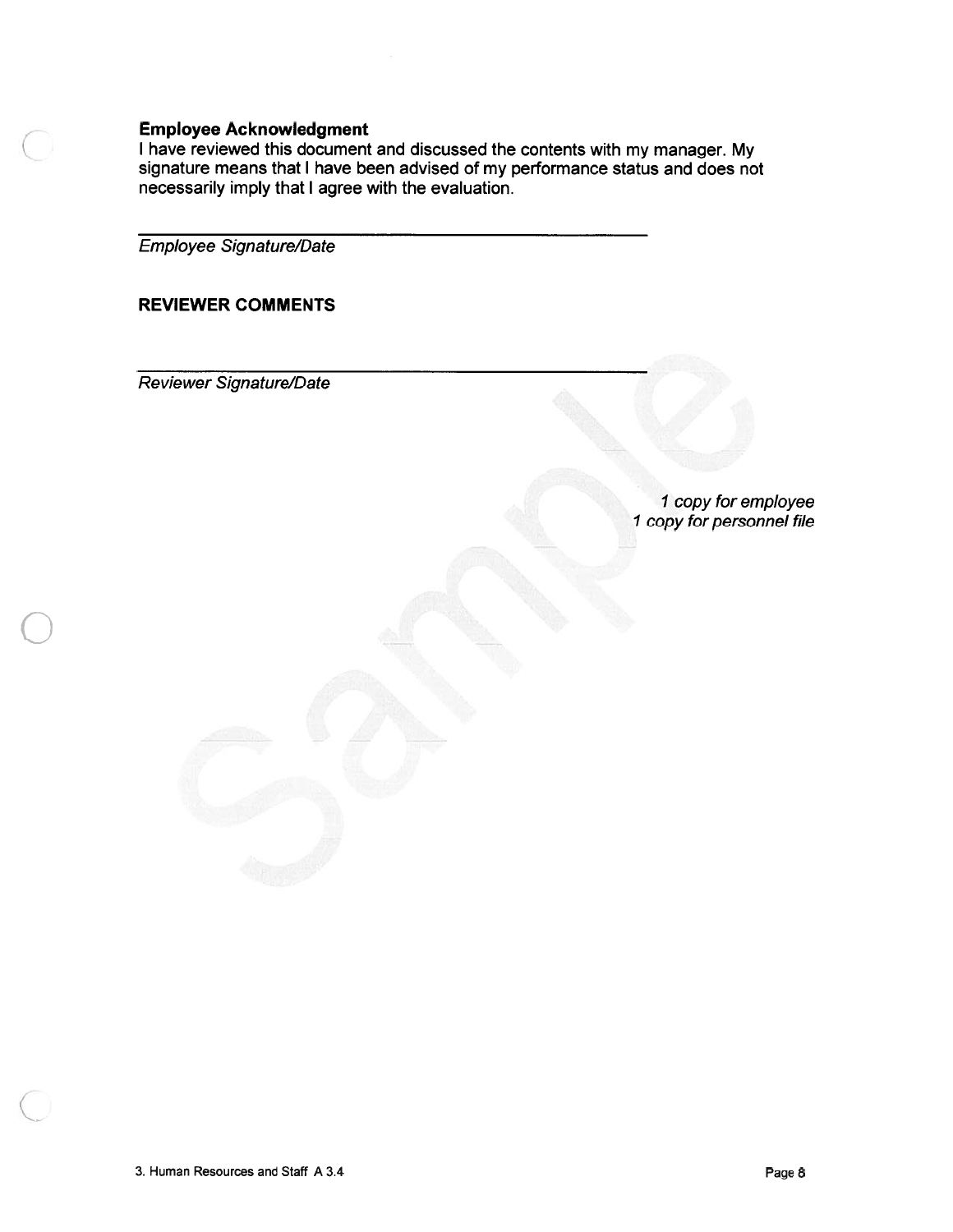May 16, 2008

Mr. Adam Ochoa Chairman of the Board Palm Desert Chamber of Commerce Peterson Slater Osborne 79440 Corporate Centre Dr., #100 La Quinta, CA 92253

Dear Adam:

Enclosed are the forms for my yearly review. The process is that you, Sid and Mike ge<sup>t</sup> together and fill in the blanks or you each can do it individually and you can summarize on your form.

<sup>I</sup> am also enclosing last years review from Norine for your starting point. <sup>I</sup> see the timeline being you and <sup>I</sup> meeting sometime on June 9th with the combined evaluation prior to the board planning conference.

<sup>I</sup> am also including the results of our professional organization salary survey results for your use in knowing what the market is paying <sup>a</sup> CEO's of chambers our size and budget. WACE (Western Association of Chamber Executives) organization covers the thirteen western states.

If you have any questions please call me.

It's been <sup>a</sup> grea<sup>t</sup> year and <sup>a</sup> <sup>p</sup>leasure working with you. It truly was <sup>a</sup> grea<sup>t</sup> YEAR in Palm Desert.

Best regards,

Barbara deBoom, IOM, ACE President/CEO

Cc: Sid Weiss, Immediate Past Chair Mike Hardin, Chairman Elect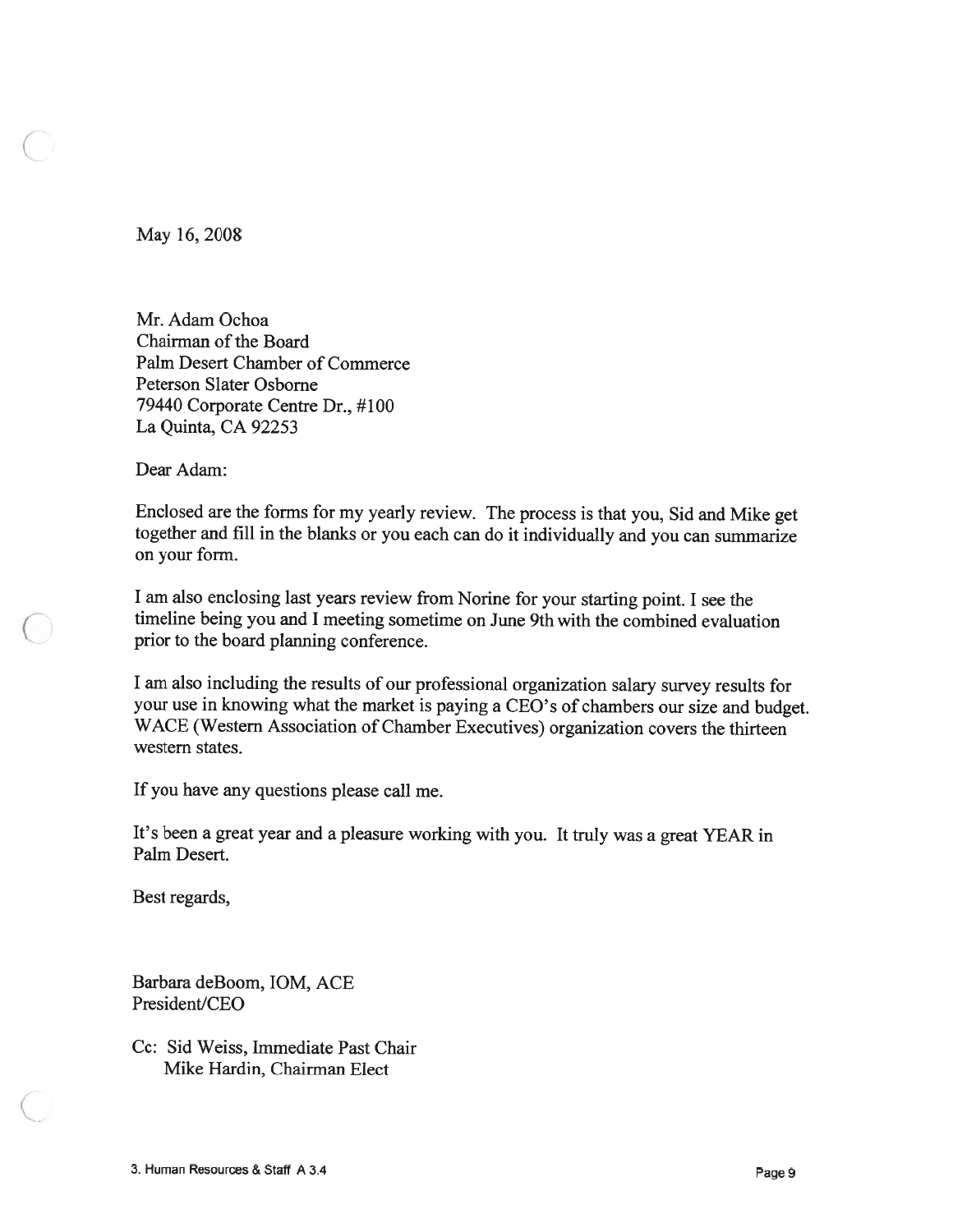# PERFORMANCE EVALUATION SYSTEM

# PRESIDENT/CHIEF EXECUTIVE OFFICER BARBARA deBOOM FOR FISCAL YEAR 2007-2008

The performance evaluation of the President/Chief Executive Officer is accomplished by having members of the Chamber's Personnel Committee, consisting of the Chairman of the Board, Chairman Elect and Immediate Past Chairman grade performance in twelve areas. This grading includes providing specific comments relative to performance in each area. Circle one of the 5 responses and make comments as appropriate to each area.

The twelve areas are:

1. Execution of policies and directives of the Board of Directors.

|                  | <b>Outstanding Above Average</b>                                | Acceptable | <b>Needs</b><br>Improvement | Unacceptable |
|------------------|-----------------------------------------------------------------|------------|-----------------------------|--------------|
|                  | Comments: <u>comments:</u>                                      |            |                             |              |
| 2.               | Assistance to the Board in formulating policies and directives. |            |                             |              |
|                  | <b>Outstanding Above Average</b>                                | Acceptable | <b>Needs</b><br>Improvement | Unacceptable |
| <b>Comments:</b> |                                                                 |            |                             |              |
|                  |                                                                 |            |                             |              |
|                  |                                                                 |            |                             |              |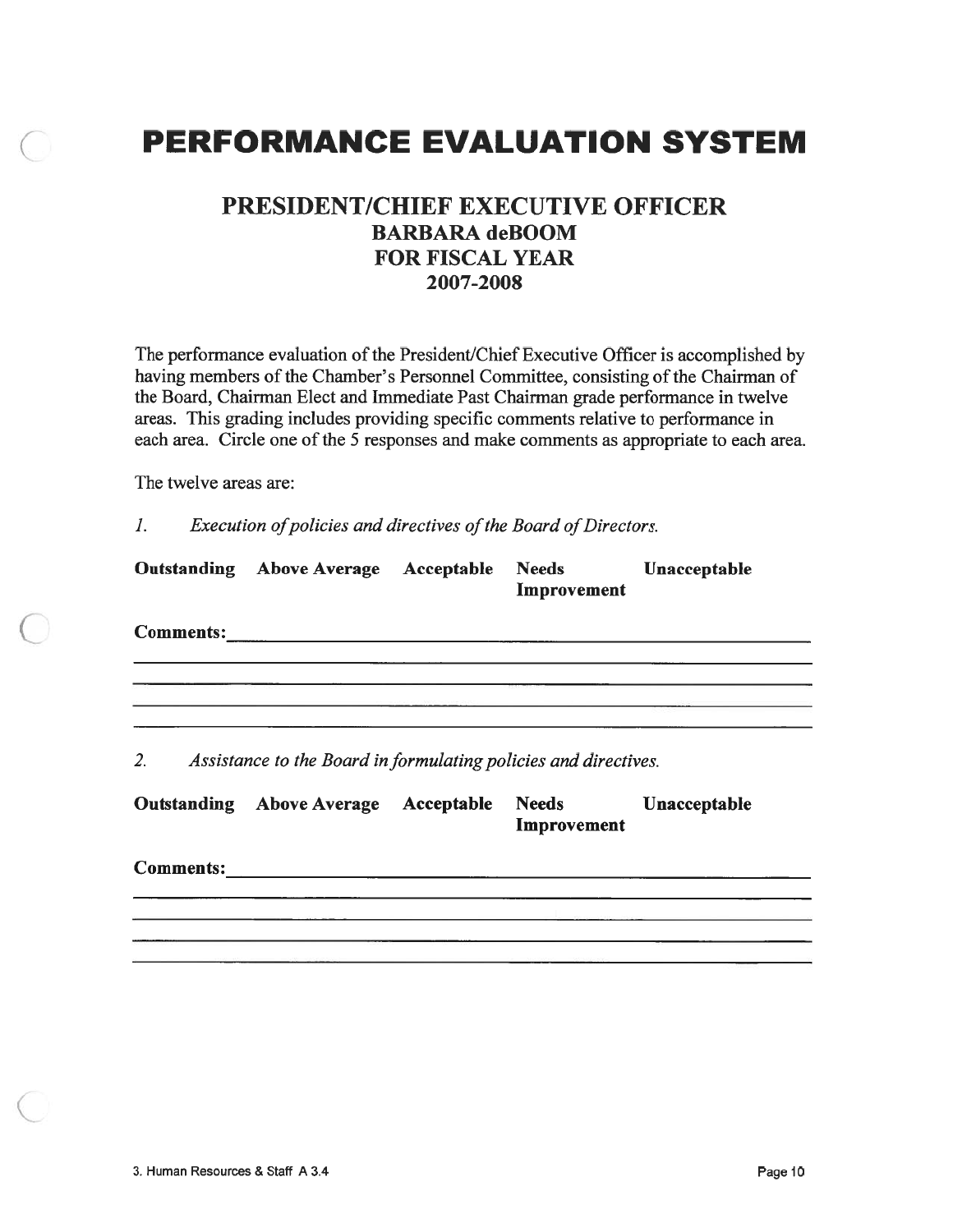3. Management of staff for cost effective and supportive results.

|                  | Outstanding Above Average Acceptable Needs Unacceptable             | Improvement |                                                                                   |
|------------------|---------------------------------------------------------------------|-------------|-----------------------------------------------------------------------------------|
|                  |                                                                     |             |                                                                                   |
|                  |                                                                     |             |                                                                                   |
|                  |                                                                     |             |                                                                                   |
|                  |                                                                     |             |                                                                                   |
| with the public. |                                                                     |             | 4. Presentation of favorable business image through verbal and visual interaction |
|                  | Outstanding Above Average Acceptable Needs Unacceptable             |             |                                                                                   |
|                  |                                                                     | Improvement |                                                                                   |
|                  |                                                                     |             |                                                                                   |
|                  |                                                                     |             |                                                                                   |
|                  |                                                                     |             |                                                                                   |
|                  | the Board and Chamber activities.                                   |             | 5. Effective management of the assets and properties of the Chamber in support of |
|                  | Outstanding Above Average Acceptable Needs Unacceptable             | Improvement |                                                                                   |
|                  |                                                                     |             |                                                                                   |
|                  |                                                                     |             | <u> 1980 - John Barnett, fransk politiker (d. 1980)</u>                           |
|                  |                                                                     |             |                                                                                   |
|                  |                                                                     |             |                                                                                   |
| 6.               | Effective management of membership growth and retention activities. |             |                                                                                   |
|                  | Outstanding Above Average Acceptable Needs Unacceptable             | Improvement |                                                                                   |
| <b>Comments:</b> |                                                                     |             |                                                                                   |
|                  |                                                                     |             |                                                                                   |
|                  |                                                                     |             |                                                                                   |
|                  |                                                                     |             |                                                                                   |
|                  |                                                                     |             |                                                                                   |
|                  |                                                                     |             |                                                                                   |

 $\bigcirc$ 

0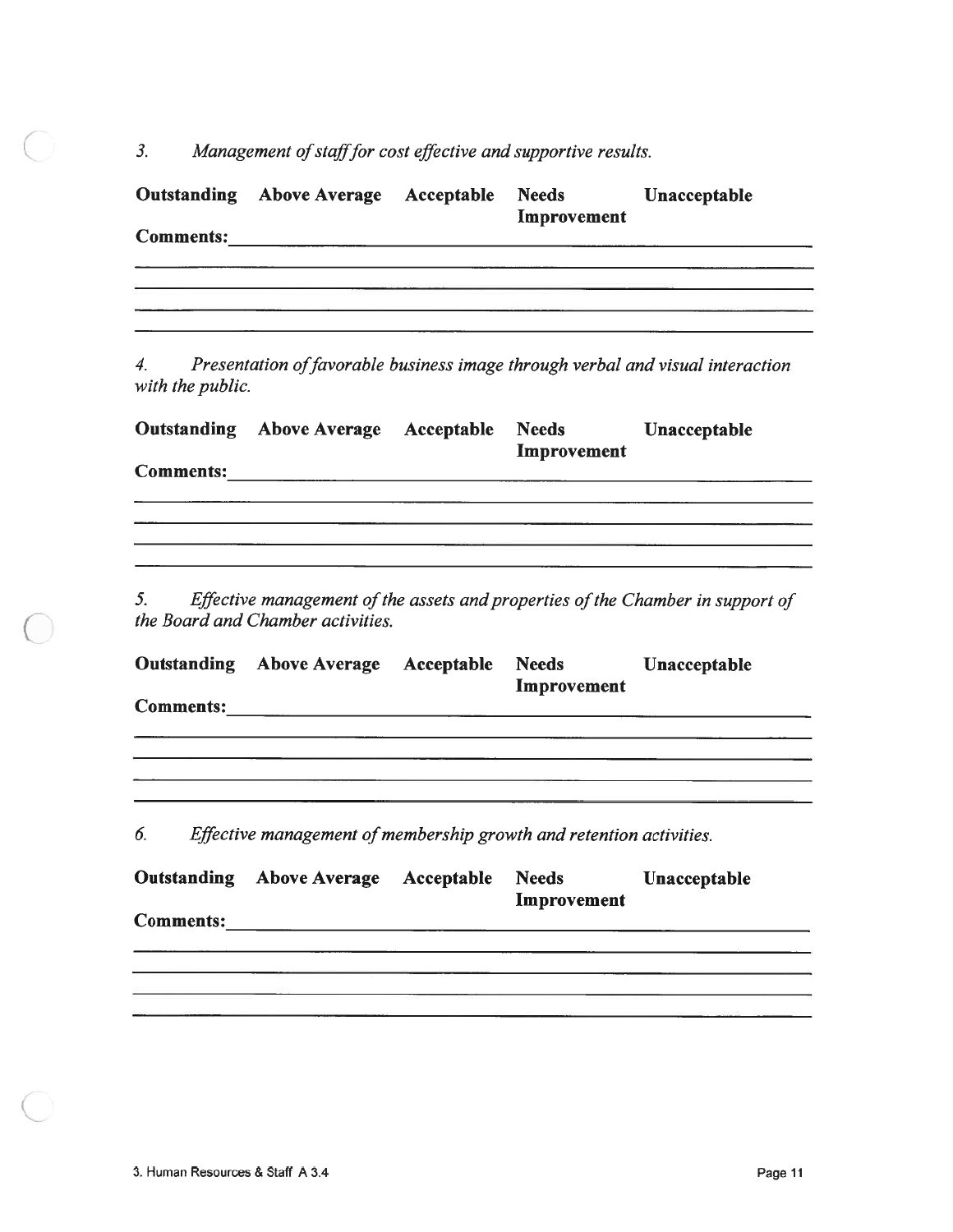7. Contribution to development of creative programs to enhance the image and effectiveness of the Chamber.

|     | <b>Outstanding Above Average Acceptable</b>                  | <b>Needs</b><br>Improvement | Unacceptable                                                                 |
|-----|--------------------------------------------------------------|-----------------------------|------------------------------------------------------------------------------|
|     |                                                              |                             |                                                                              |
|     |                                                              |                             |                                                                              |
|     |                                                              |                             |                                                                              |
| 8.  | Effective maintenance of files and records for Chamber use.  |                             |                                                                              |
|     | <b>Outstanding Above Average Acceptable</b>                  | <b>Needs</b>                | Unacceptable                                                                 |
|     |                                                              | Improvement                 |                                                                              |
|     |                                                              |                             |                                                                              |
|     |                                                              |                             |                                                                              |
|     |                                                              |                             |                                                                              |
| 9.  | Knowledge of job requirements and ability to communicate it. |                             |                                                                              |
|     | <b>Outstanding Above Average Acceptable</b>                  | <b>Needs</b>                | Unacceptable                                                                 |
|     |                                                              | Improvement                 |                                                                              |
|     |                                                              |                             |                                                                              |
|     |                                                              |                             |                                                                              |
|     |                                                              |                             |                                                                              |
| 10. |                                                              |                             | Administrative preparation of meeting agendas and recommendation for action. |
|     | <b>Outstanding Above Average Acceptable</b>                  | <b>Needs</b>                | Unacceptable                                                                 |
|     |                                                              | Improvement                 |                                                                              |
|     |                                                              |                             |                                                                              |
|     |                                                              |                             |                                                                              |
|     |                                                              |                             |                                                                              |
|     |                                                              |                             |                                                                              |

C

 $\left( \quad \right)$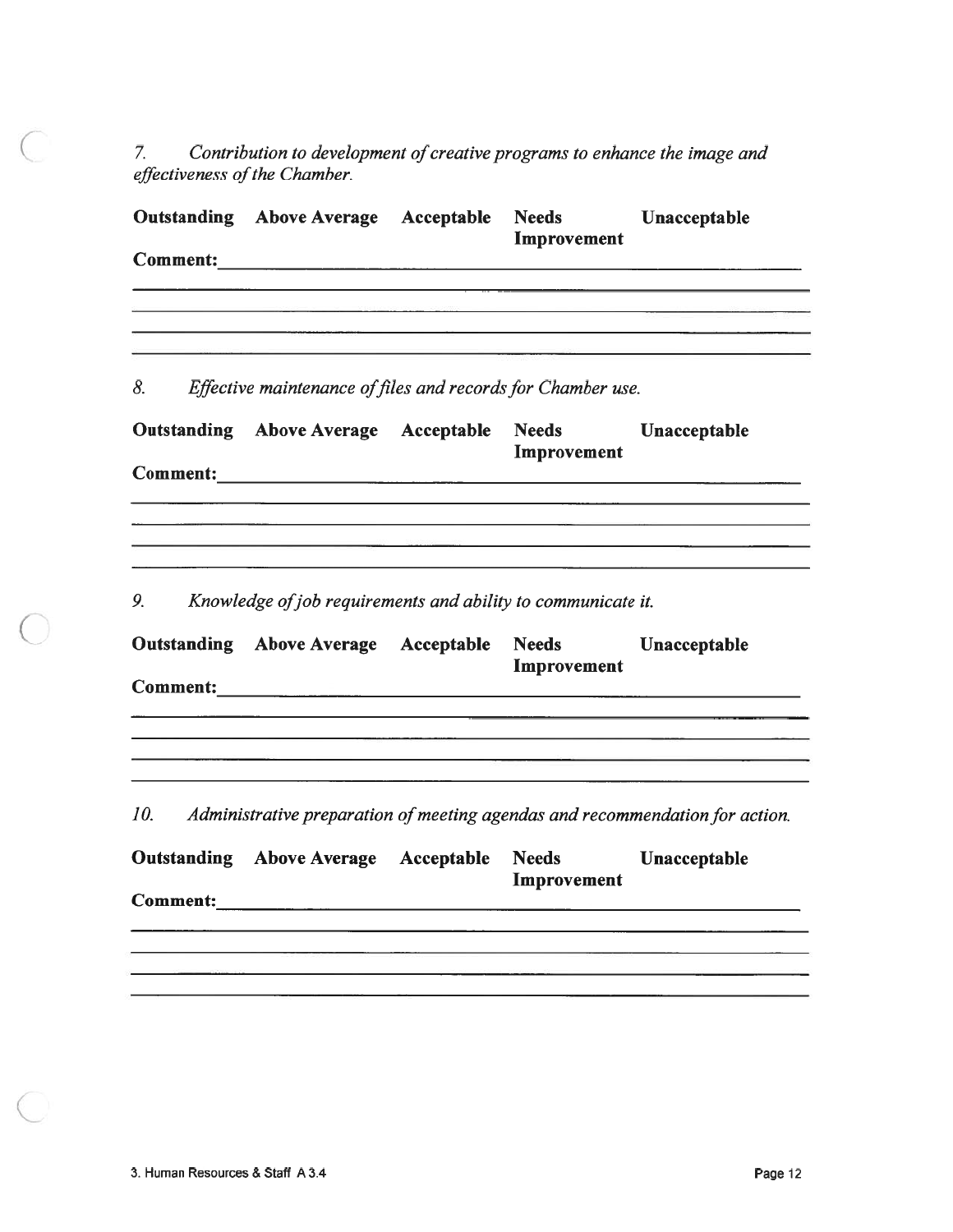# 11. Significant shortcomings requiring action.

|                        | <b>Outstanding Above Average Acceptable Needs</b> | Improvement | Unacceptable |
|------------------------|---------------------------------------------------|-------------|--------------|
|                        |                                                   |             |              |
| 12. Overall Evaluation |                                                   |             |              |
|                        | <b>Outstanding Above Average Acceptable Needs</b> | Improvement | Unacceptable |
|                        |                                                   |             |              |
|                        |                                                   |             |              |
|                        |                                                   |             |              |
|                        |                                                   |             |              |

 $\left($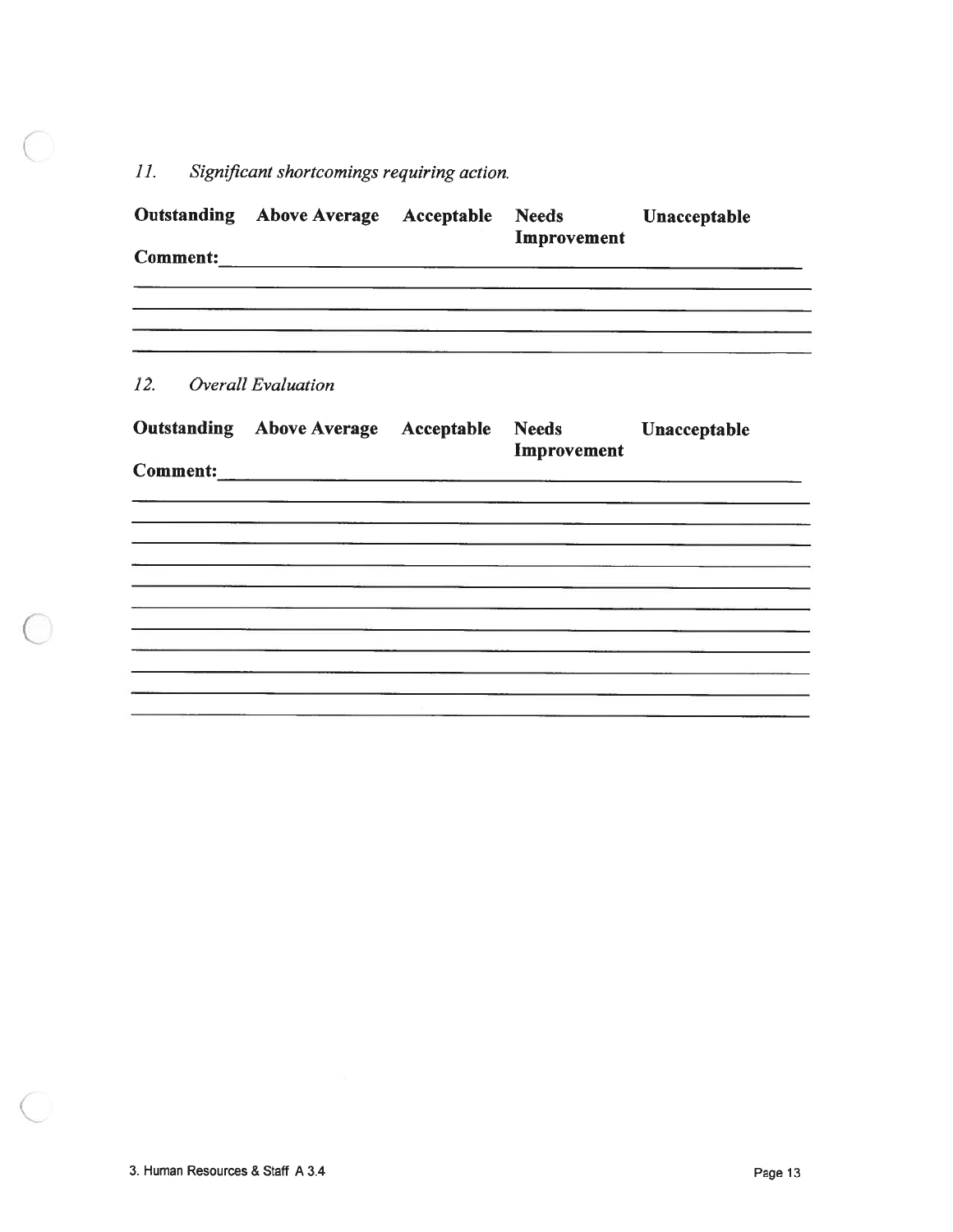A Performance Evaluation Task Force, which includes the Chairman of the Board, Chairman Elect and Immediate Past Chairman, is appointed to receive these comments and collate them into <sup>a</sup> final review. Extreme viewpoints will be considered but only consensus information will be recorded. The Performance Evaluation Task Force, both in writing and in <sup>a</sup> face-to-face meeting presents the resultant evaluation to the President/CEO. This results in a formal presentation of the review and an opportunity for feedback. A Performance Evaluation Task Force, which<br>Chairman Elect and Immediate Past Chairm<br>and collate them into a final review. Extrem<br>consensus information will be recorded. The<br>in writing and in a face-to-face meeting pres<br>Pre A Performance Evaluation Task Force,<br>Chairman Elect and Immediate Past Ch<br>and collate them into a final review. Ex<br>consensus information will be recorded<br>in writing and in a face-to-face meeting<br>President/CEO. This results

Signed: Adam Ochoa, Chair 2007-2008

Signed:<br>Sid Weiss, Immediate Past Chair 2006-2008

Signed: